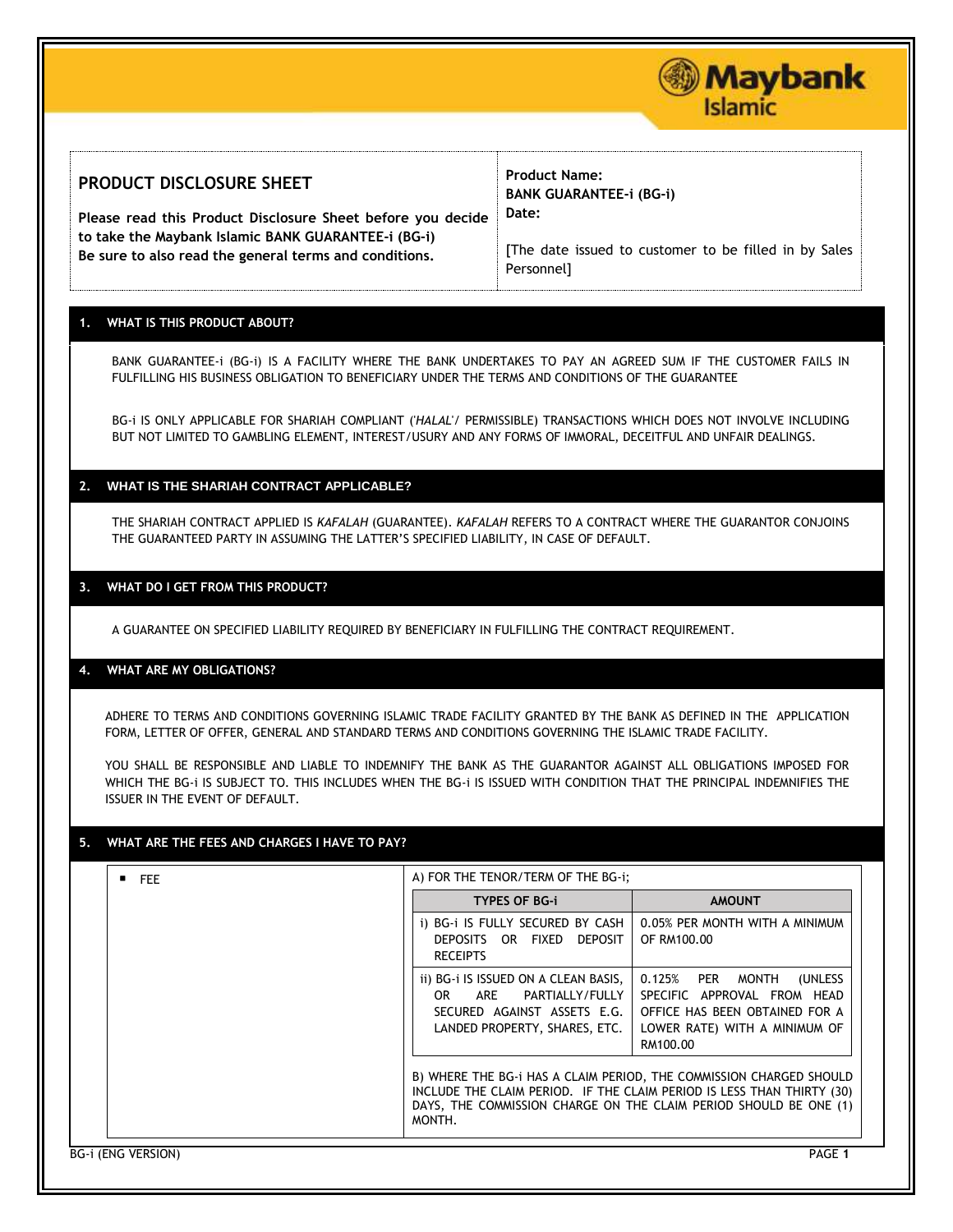**Islamic** EXAMPLE: **IF BG-i IS ISSUED FOR A PERIOD OF THEN**, **COMMISSION CHARGED SHOULD BE** 3 MONTHS WITH A CLAIM PERIOD OF TH A CLAIM PERIOD OF 4 MONTHS 12 MONTHS WITH A CLAIM PERIOD OF 30 DAYS 13 MONTHS ■ STAMP DUTIES AS PER THE STAMP ACT 1949 ■ OTHER FEES AND CHARGES ALL OTHER COSTS AND EXPENSES I.E. LEGAL FEES AND OTHER CHARGES INCURRED IN THE PREPARATION OF ALL DOCUMENTATION PERFECTION AND PRESERVATION OF THE BANK'S SECURITY DOCUMENTS. ■ HANDLING FEE RM 50 PER TRANSACTION

PLEASE REFER TO BELOW LINK FOR LATEST FEE AND CHARGES.

[https://www.maybank2u.com.my/mbb\\_info/m2u/public/personalDetail04.do?cntTypeId=0&cntKey=BFIN02.06.01&programId=BFIN02.06-](https://www.maybank2u.com.my/mbb_info/m2u/public/personalDetail04.do?cntTypeId=0&cntKey=BFIN02.06.01&programId=BFIN02.06-Charges&chCatId=/mbb/Business/BFIN-Financing/BFIN02-TradeFinancing) [Charges&chCatId=/mbb/Business/BFIN-Financing/BFIN02-TradeFinancing](https://www.maybank2u.com.my/mbb_info/m2u/public/personalDetail04.do?cntTypeId=0&cntKey=BFIN02.06.01&programId=BFIN02.06-Charges&chCatId=/mbb/Business/BFIN-Financing/BFIN02-TradeFinancing)

**6. WHAT IF I FAIL TO FULFILL MY OBLIGATIONS?**

| ■ LATE PAYMENT CHARGE (LPC) | THE BANK MAY CHARGE TA'WIDH (COMPENSATION) ON OVERDUE<br>PAYMENT, IF THE CUSTOMER FAILS TO PAY ANY PAYMENTS DUE TO THE<br><b>BANK AS FOLLOWS:</b>                                                                                                                                                                 |
|-----------------------------|-------------------------------------------------------------------------------------------------------------------------------------------------------------------------------------------------------------------------------------------------------------------------------------------------------------------|
|                             | A) AT THE BANK NEGARA MALAYSIA (BNM)'S PREVAILING ISLAMIC<br>INTERBANK MONEY MARKET (IIMM) RATE ON THE BALANCE OF<br>THE PRINCIPAL AMOUNT FOR PAYMENTS OVERDUE ON AND<br>BEYOND THE MATURITY DATE; OR                                                                                                             |
|                             | B) USING ANY OTHER METHOD APPROVED BY BNM                                                                                                                                                                                                                                                                         |
| RIGHT TO SET-OFF            | THE BANK MAY WITH NOTICE TO YOU, COMBINE, CONSOLIDATE OR MERGE ALL<br>OR ANY OF YOUR ACCOUNTS AND LIABILITIES WITH THE BANK AND MAY SET<br>OFF OR TRANSFER ANY SUM OUTSTANDING TO THE CREDIT OF ANY SUCH<br>ACCOUNTS IN OR TOWARDS THE SATISFACTION OF ANY OF YOUR LIABILITIES TO<br>THE BANK UNDER THE FACILITY. |

### **7. WHAT IF I FULLY SETTLE THE FACILITY BEFORE ITS MATURITY?**

NOT APPLICABLE. THIS IS NOT A FINANCING PRODUCT.

### **8. DO I NEED ANY TAKAFUL COVERAGE?**

NOT APPLICABLE.

### **9. WHAT ARE THE MAJOR RISKS?**

UPON RECEIVING CLAIM FROM THE BENEFICIARY THE BANK WILL PROCEED TO HONOR THE GUARANTEE BY MAKING PAYMENT AND DEBITING YOUR ACCOUNT AND/OR LIQUIDATE YOUR COLLATERAL.

# **10. WHAT DO I NEED TO DO IF THERE ARE CHANGES TO MY CONTACT DETAILS?**

IT IS IMPORTANT THAT YOU INFORM US OF ANY CHANGE IN YOUR CONTACT DETAILS TO ENSURE THAT ALL CORRESPONDENCES REACH YOU IN A TIMELY MANNER. TO UPDATE YOUR CONTACT DETAILS, YOU MAY INFORM US IN WRITING OR REACH US VIA ONE OF THE CHANNELS, E.G.: M2U OR HOME BRANCH.

# **11. WHERE CAN I GET ASSISTANCE AND REDRESS?**

BG*-*i (ENG VERSION) PAGE **2**

Maybank